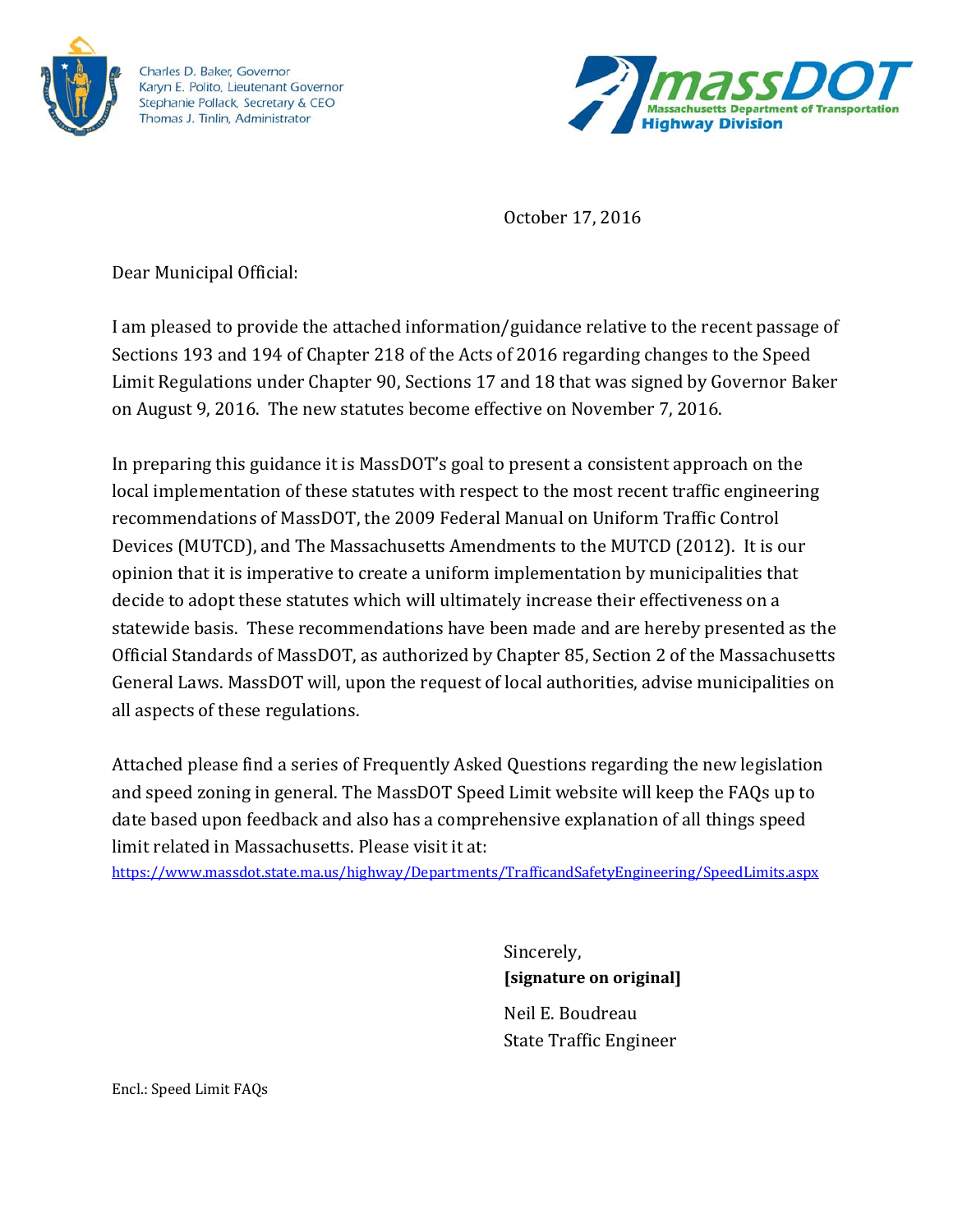# **Frequently Asked Questions on Speed Limits**

### **Q1. What are the laws and regulations that govern speed limits in Massachusetts?**

A1. Section 17 and Section 18 of Chapter 90 of the Massachusetts General Laws (MGL c. 90 §§ 17 and 18) dictates the requirements for establishing posted speed limits and the statutory speed limits on all other streets and highways. In addition, MassDOT and all municipalities are required by MGL c. 85 § 2 to follow the standards stated *Manual on Uniform Traffic Control Devices* (MUTCD) for the posting of speed limit signage.

## **Q2. What is a regulatory speed limit?**

A2. With certain exceptions noted below, a regulatory speed limit is one that has a Special Speed Regulation and speed limit signs posted per MGL c. 90 § 18. A special speed regulation is established by conducting an engineering study, having the authority responsible for legislating municipal traffic code approve the proposed speed zones (city- and town-owned ways, only), submitting the study and proposed speed zones to MassDOT, having a special speed regulation duly approved by the MassDOT Traffic and Safety Engineering Section and the Registry of Motor Vehicles, and, lastly, erecting standard speed limit signage.

The Section 2B.13 of the MUTCD also states that, "Speed zones (other than statutory speed limits) shall only be established on the basis of an engineering study that has been performed in accordance with traffic engineering practices. The engineering study shall include an analysis of the current speed distribution of free-flowing vehicles." To comply with this statement, MassDOT has established Procedures for Speed Zoning, where all of the details for the required engineering study may be found.

## **Q3. How does a municipality create a Special Speed Regulation on a city- or town-owned way?**

A3. Full details on the procedure for creating Special Speed Regulations may be found in the MassDOT Procedures for Speed Zoning. The following is a summary of the process:

- 1. Request sent by city/town to MassDOT District Office.
- 2. MassDOT will meet with city/town for detailed explanation of procedures (if requested).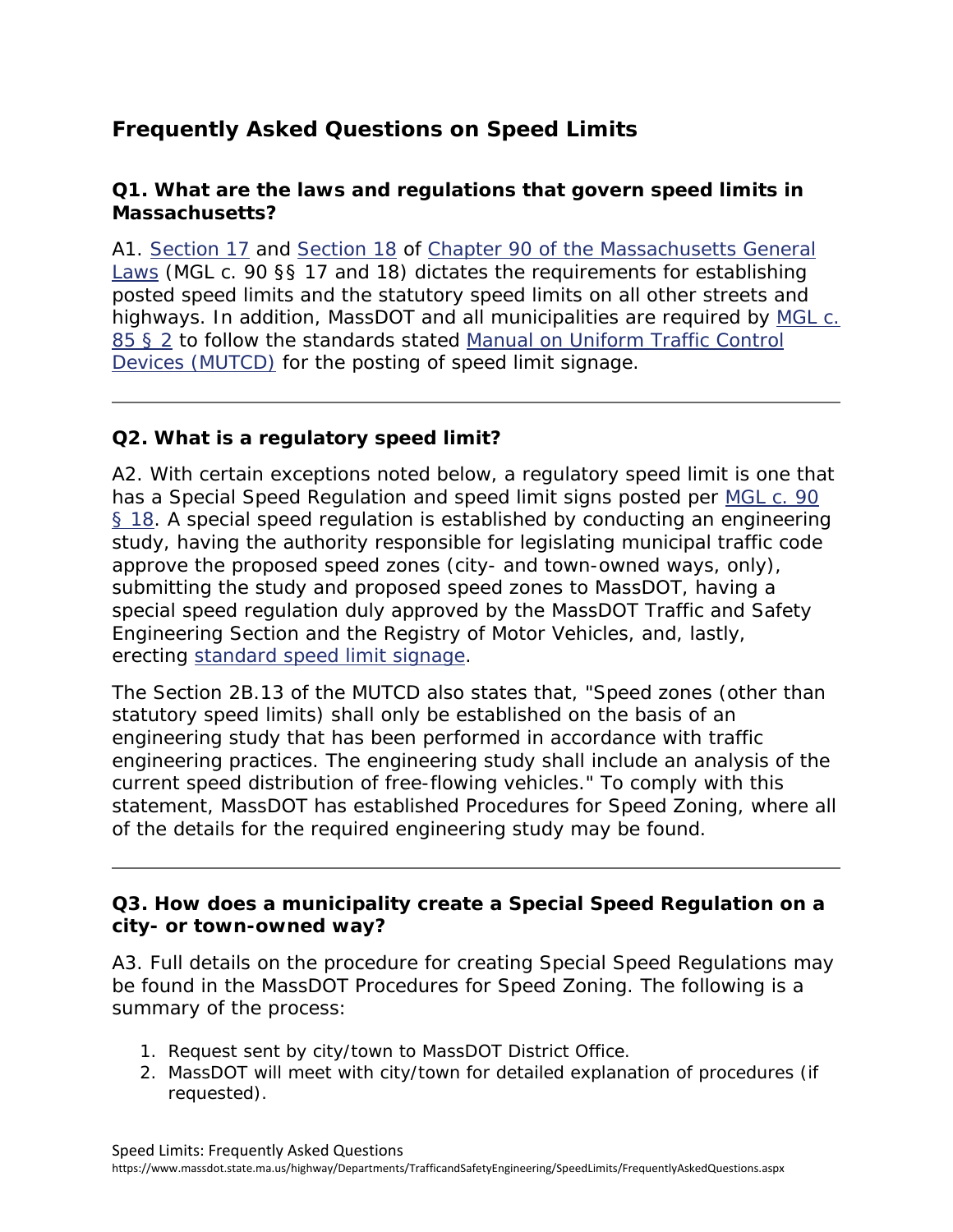- 3. City/town will submit proposed speed zones along with engineering justification and backup data.
- 4. Submittal reviewed by MassDOT District Office and Traffic & Safety Engineering Section.
- 5. If approved by MassDOT, special speed regulation prepared by MassDOT Traffic & Safety Engineering Section.
- 6. Regulation approved by city/town body that governs the municipal traffic code.
- 7. MassDOT Traffic & Safety Engineering Section and Registry of Motor Vehicles signs off on approved regulation.
- 8. Speed limit signs are erected by city/town. Speed limit is now enforceable.

#### **Q4. What is a statutory speed limit?**

A4. Statutory speed limits exist in the absence of special speed regulations and official posted speed limits. MGL c. 90 § 17 requires that drivers operate motor vehicles at a rate of speed that is no greater than reasonable and proper with regard to the use of the road and safety of the public. Reasonable and proper speeds are defined as:

- 20 mph in a school zone;
- **30 mph in thickly settled or business district for at least 1/8 of a mile;**
- 40 mph on an undivided way outside of a thickly settled or business district for at least 1/4 of a mile; and
- 50 mph on a divided way outside of a thickly settled or business district for at least 1/4 of a mile.

Section 2B.13 of the MUTCD does not require an engineering study to establish a statutory speed limit since they are set based upon geographic criteria in the absence of a speed regulation. However, with the exception to the types noted in Question 8, statutory speed limits do not include posted signs.

# **Q5. What is a thickly settled or business district?**

A5. MGL c. 90 § 1 of the MGL defines a thickly settled or business district as, "the territory contiguous to any way which is built up with structures devoted to business, or the territory contiguous to any way where dwelling houses are situated at such distances as will average less than two hundred feet between them for a distance of a quarter of a mile or over."

## **Q6. How does the new speed limit legislation passed in 2016 affect my town?**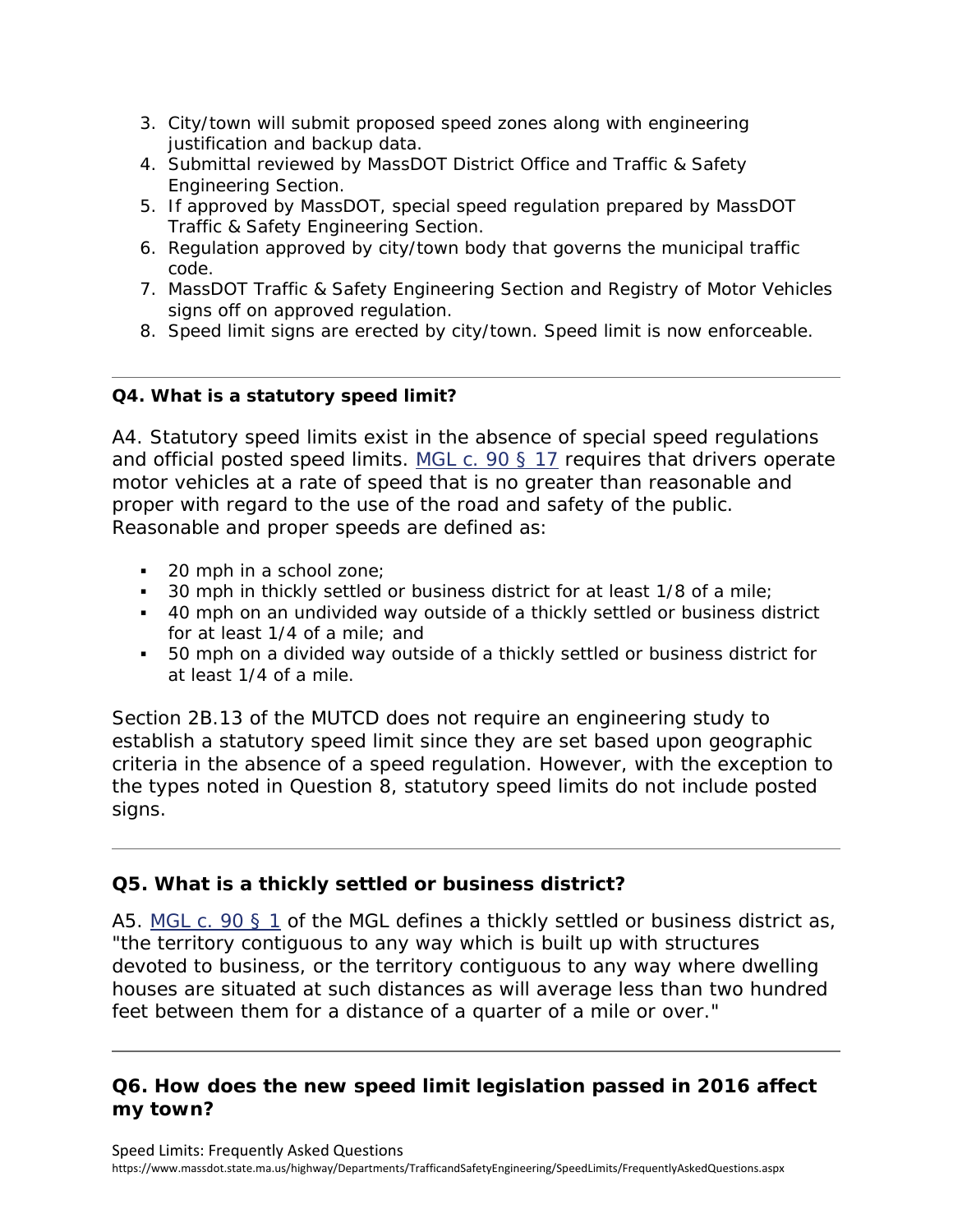A6. Sections 193 and 194 of Chapter 218 of the Acts of 2016 creates two new sections to Chapter 90 of the MGL:

- Section 193 allows the municipality to opt-in to MGL c. 90 § 17C, thereby reducing the statutory speed limit from 30 mph to 25 mph on any or all cityor town-owned roadways within a thickly settled or business district. The legislation also requires cities and towns to notify MassDOT of these changes.
- Section 194 creates MGL c. 90 § 18B, allowing municipalities to establish regulatory 20 mph safety zones. Since this creates a regulatory speed limit, the MUTCD requires an engineering study prior to the establishment of the the safety zone and it should conform to the guidance found in the MassDOT Procedures for Speed Zoning.

### **Q7. If a city or town opts-in to Section 193 of Chapter 218 of the Acts of 2016, will that supersede any existing posted speed limit?**

A7. No. This legislation only affects streets that are currently governed by a statutory speed limit. If an existing special speed regulation is in place, it will continue to govern.

### **Q8. Can cities and towns post their own speed limits?**

A8. Standard speed limit signs may only be posted upon the establishment of a regulatory speed limit per MGL c. 90 § 18 and the MassDOT Procedures for Speed Zoning. However, there are other speed-related signs that cities and towns may elect to post upon completion of proper engineering studies:

- Municipalities that opt-in to Section 193 of Chapter 218 of the Acts of 2016 on a city- or town-wide basis may post Thickly Settled Speed Limit 25 Unless Otherwise Posted (MassDOT code MA-R2-9A or MA-R2-9B) signs at jurisdictional boundaries. MassDOT recommends that, if a city or town is considering opting-in to this legislation, that it is done so for the entire municipality to avoid potential confusion for drivers.
- Municipalities that opt-in to Section 193 of Chapter 218 of the Acts of 2016 on a street-by-street basis may post Thickly Settled District 25 MPH (MassDOT code MA-W13-4) signs at the upstream ends of street.
- School Zone speed limits may be posted if established under the standards of the MA Amendments to the MUTCD.
- Safety Zone speed limits may be posted and should follow MassDOT guidelines, as described in Q9.

### **Q9. What is the process for establishing Safety Zone speed limits?**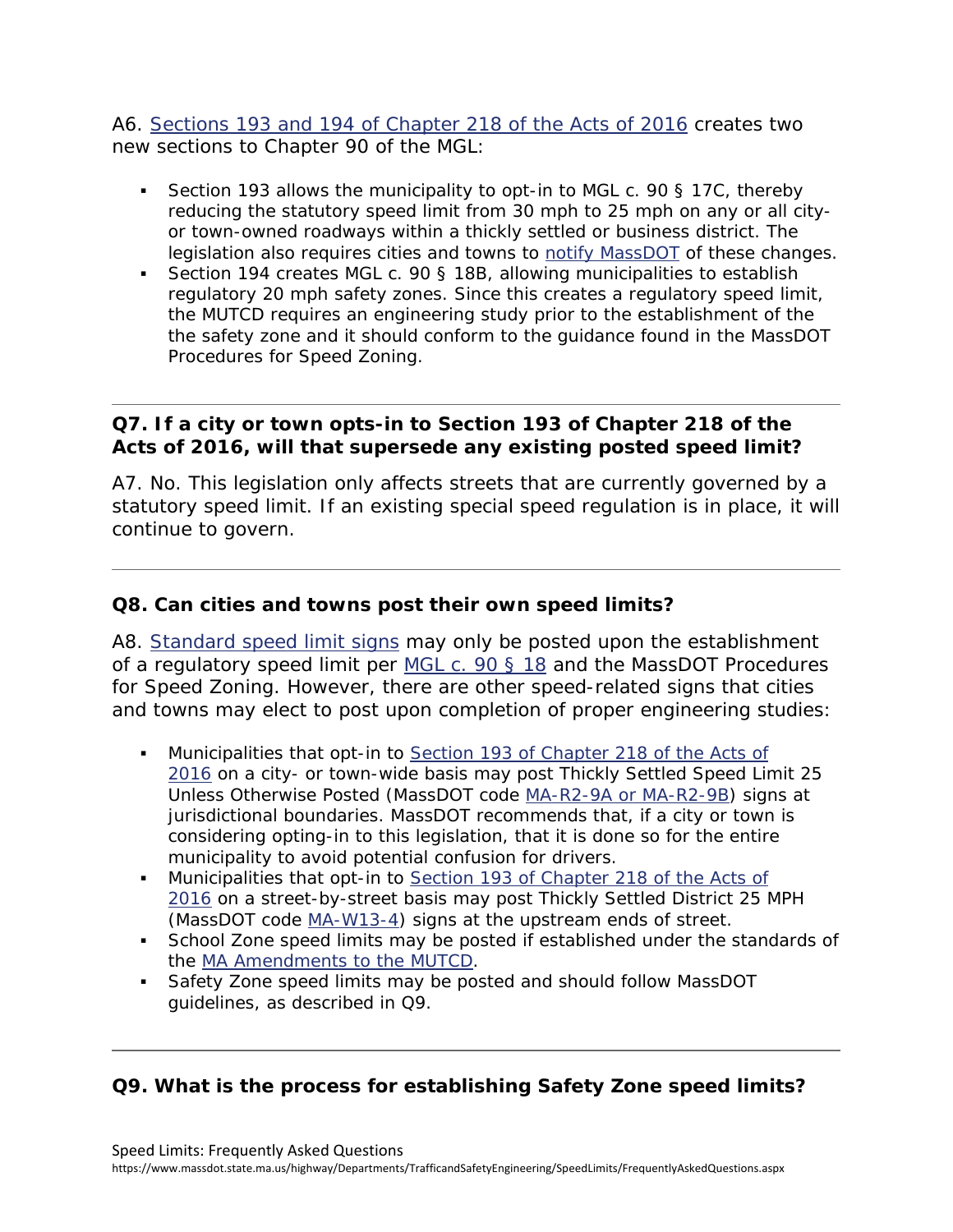Safety Zone speed limits are the only regulatory speed limits that municipalities can adopt without prior approval from MassDOT. Safety Zones cannot, however, be placed on State Highway without MassDOT approval.

Speed limits within a Safety Zone must be set at 20 mph and are intended to be used in areas where vulnerable road users are likely to be present. Examples of such areas are: parks and playgrounds, senior citizen housing and centers, hospitals or other medical facilities, high schools and higher education centers, and daycare facilities. Note that Safety Zones should not be used in place of School Zones for streets adjacent to grades 1-8 schools.

To establish a Safety Zone, MassDOT has developed the following minimum criteria:

- The street should be adjacent to a land use that is likely to attract vulnerable road users.
- conflicts between motor vehicles and vulnerable road users that warrant a The Safety Zone should contain one or more areas that have potential reduction in speeds such as crosswalks, driveways, or side streets.
- The minimum length of the Safety Zone should be at least 1/4 of a mile and it should not extend more than 500' beyond a side street unless an applicable land use continues along the adjacent block.

Regulatory speed limit signs are required to conform to the MUTCD, per MGL c. 85 § 2. Therefore, an engineering study must be performed to validate the posting of signage. The engineering study shall include an analysis of the current speed distribution of free-flowing vehicles.

In an area where a legal Special Speed Regulation has been enacted, the Safety Zone should be terminated with a Speed Limit (MUTCD code R2-1) sign that corresponds to the regulatory limit shown in the regulation. If the Safety Zone is in an area that has no Special Speed Regulation, it should be terminated with an End Speed Zone (MassDOT code MA-R2-7) sign.

Cities and towns are also responsible for modifying their Municipal Traffic Code to reflect the locations of all Safety Zones prior to the posting any signage.

#### **Q10. Can speed limits be added or modified on city or town ways that have been constructed or reconstructed through a Federal Aid Project?**

A10. All Federal Aid Projects in Massachusetts should have an executed Traffic Control Agreement signed between the municipality and MassDOT. The Traffic Control Agreement requires the city or town to maintain all traffic